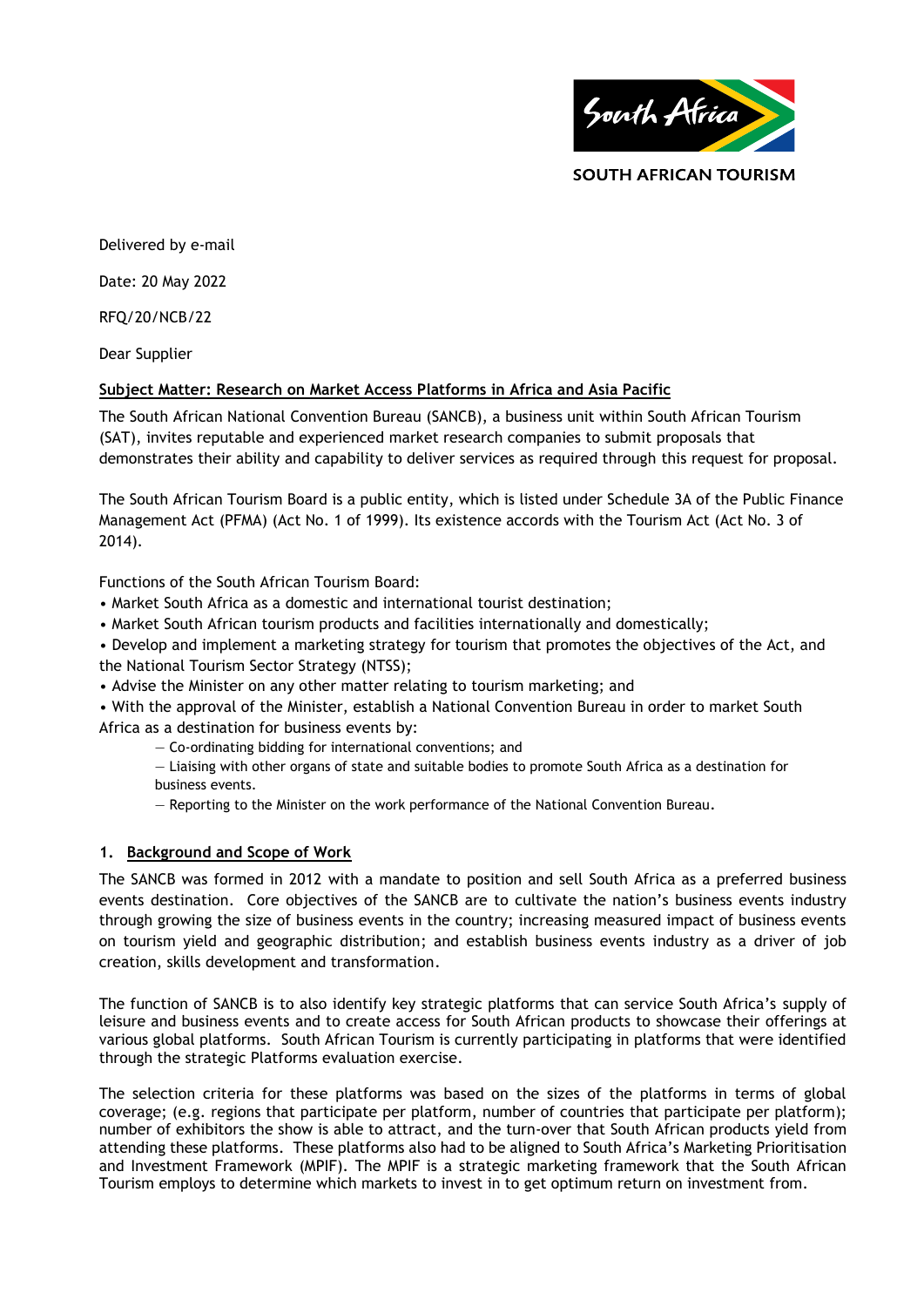

South African Tourism has since identified 24 key markets, and the markets are classified as:

• **Africa Land**: Botswana, Lesotho, Namibia, Malawi, Mozambique, eSwatini, Zambia and Zimbabwe,

- **Africa Air**: Kenya and Nigeria
- **Asia Pacific**: Australia, China, India and Japan
- **Europe**: France, Germany, Italy, Netherlands, Russia, Spain and United Kingdom
- **Americas**: Brazil, Canada and USA

Current key strategic platforms are;

- Arabian Travel Market (ATM), Dubai
- FITUR, Madrid
- International Tourism Exchange (ITB), Berlin
- IMEX Frankfurt
- IMEX America
- World Travel Market (WTM), London
- IBTM World

These strategic platforms are employed by South African Tourism as market access tools for South African products. The objective of South African Tourism with these platforms is to;

- Create commercially viable platforms that will benefit the South African economy
- Promoting South Africa and contributing to enhancing the country's brand appeal as both a leisure and business events destination
- Lead in creating value for the leisure and business events industry by providing sustainable and inclusive market access on a global stage

Further to this, the function of these strategic platforms is to;

- Showcase South Africa as both a holiday and business events destination
- Grant South Africa a competitive advantage and presence in the global tourism arena;
- Market and sell SA travel and tourism products to international travel and tourism buyers;
- Providing South African SMME travel and tourism businesses a platform to market and promote their businesses and consequently promote the diversity of tourism offerings in South Africa. Meeting and transacting with international buyers;

The seven platforms are utilised as leverage opportunities by different stakeholders to meet our mandate and these are;

- To position South Africa as a leisure and business events destination
- The platforms are utilised for bilateral partnerships by our ministry, Department of Tourism for country to country relationships

And as South African Tourism the platforms are employed;

- To showcase SA Tourism marketing, trade and sales initiatives
- For brand repositioning and enhancement
- To drive tourism industry recovery platform creation
- The platforms connect South Africa and the Globe for potential collaboration
- To punt destination messaging which includes Brand Advocacy and Thought Leadership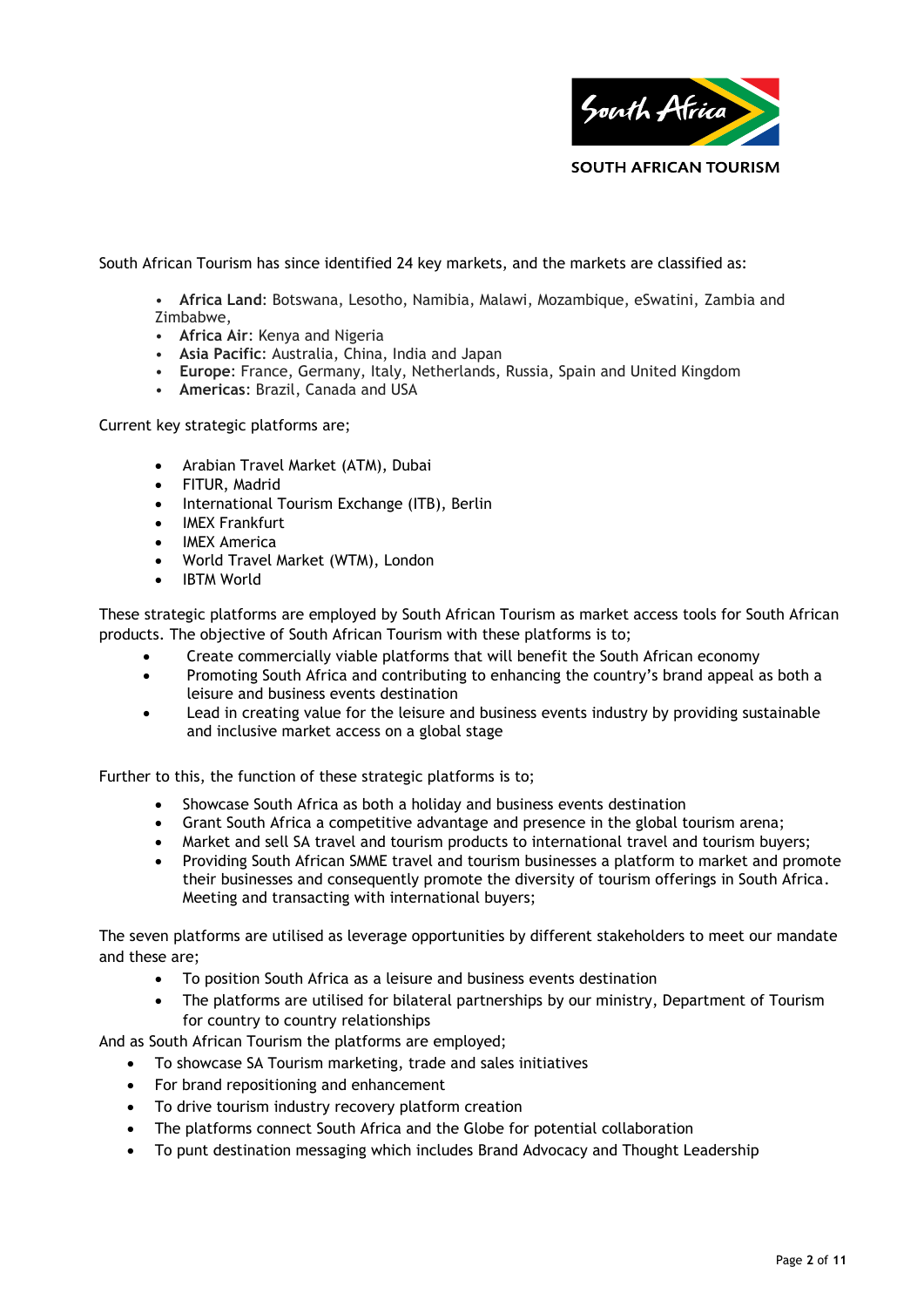

The pandemic, however, presented some degree of austerity for global business events. Physical meetings were halted, and the activities of business events could not ensue as usual. Further to this, there were uncertainties of when countries would re-open for tourism and business events activities. This limited business transacting between buyers and exhibitors, as well as hostings of group events by destinations.

Domestic Tourism is anticipated to drive tourism recovery, then regional travel before travel picks up onto a global scale. This trend was dictated by the varying degrees of destination travel restrictions across markets. Historical indicators show that regional travel is usually higher than international travel. For South Africa, regional travel accounts for about 71% of arrivals to South Africa. To revive and maintain that momentum South African Tourism (SANCB) is looking to identify key strategic platforms (trade platforms) within Africa that will employed as key marketing tools for South Africa as both a leisure and business events destination.

In the current portfolio, the strategic platforms from developed regions (America, Europe) show considerable demand for Southern African product. Demand and market interest for Southern African product from regions such as Asia Pacific, was not known. There may be various reasons to this, however, a plausible action could be to re-look at alternative platforms that are better suited in these regions that will yield a return of investment for South African product.

The outcome of the project will assist the core team in their future strategic planning.

 Tradeshows from the regions Africa and Asia Pacific (excluding South African platforms) that South Africa should attend to yield optimum ROI for the South African product, that are from South Africa's key source markets (Marketing Prioritisation and Investment Framework) and to identify SADC focused platforms

The following are to be considered relating to qualifying trade platforms, although not limited to these:

- Size of platforms by showing demand across regions (which regions buyers are from), should have a regional/global coverage
- Demand and best platforms per market for the Southern African product
- Qualifying platforms should be accredited trade platforms and feature in the exhibition calendar list;
- Tradeshows receptive to new product offerings/destination;
- The platforms should have a Business to Business (B2B) model;
- The totality of qualifying platforms should have either leisure or business platforms, however there should be a measure that determines which trade platform would be best per market as well as key attributes that show the advantages as well as disadvantages per platform
- There should be a composite score that shows the attributes / variables that were considered upon selecting qualifying trade platforms per region / market
- Identify opportunities or barriers for South Africa per region / market

## **Deliverables:**

**Questionnaires**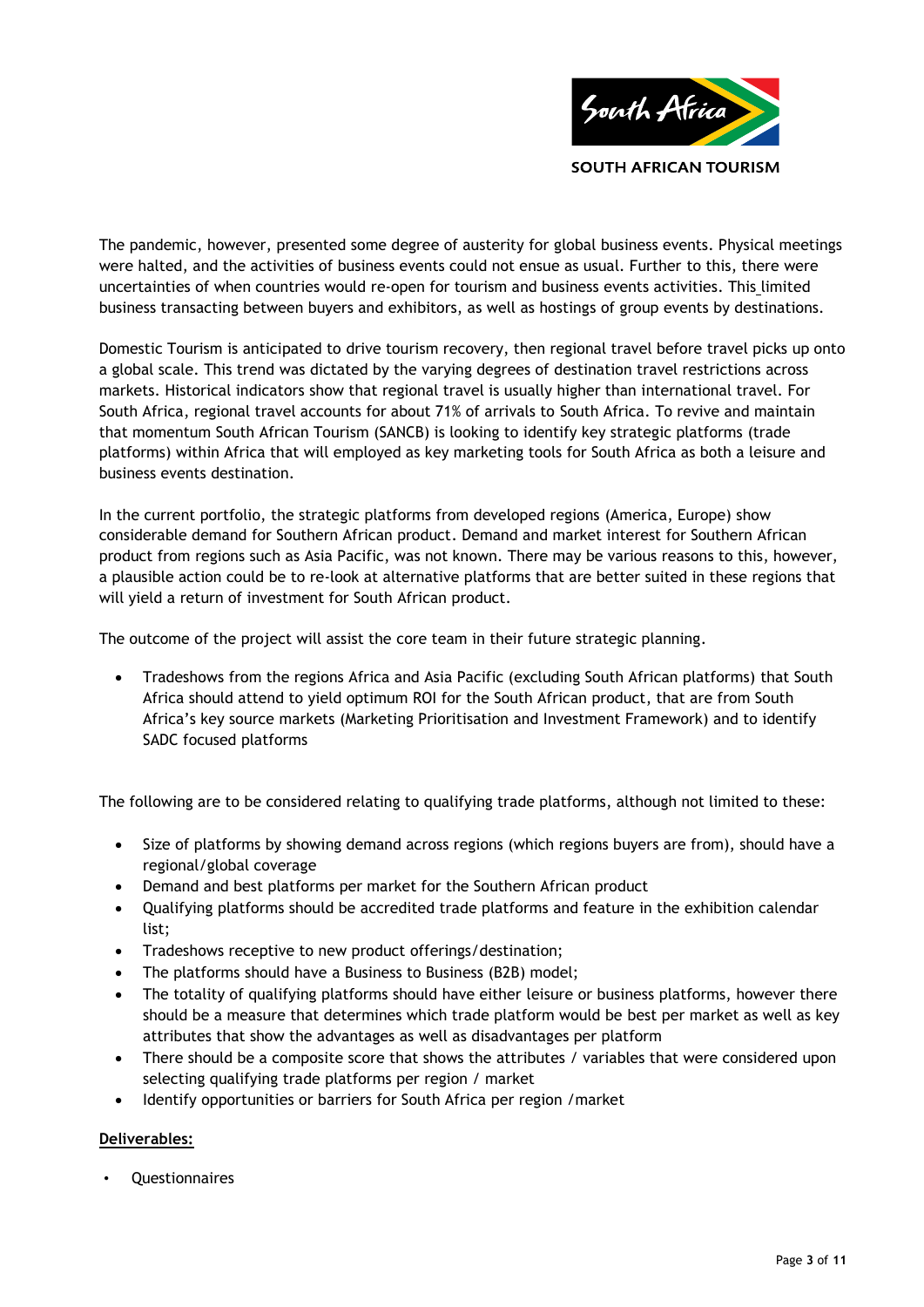

• Composite scoring measure document (Excel, dashboard, simulation tool or otherwise)

• PowerPoint Presentation

# **Timing:**

20 May 2022

# **Cost structure and project plan:**

Suppliers must submit the total price for the assignment based on the skills, resources and time allocated to the project. Suppliers should also propose innovation in their technical proposals to keep the cost to a minimum where SA Tourism will still benefit from the best possible qualitative outcome. SA Tourism reserves the right to request additional information or clarity on cost proposals prior to the evaluation thereof.

## **2. Evaluation Method:**

The evaluation process of proposals will comprise of the following phases:

Table 1: Evaluation summary

| <b>Phase 1</b>                                                                                                                                     | <b>Phase 2</b> |
|----------------------------------------------------------------------------------------------------------------------------------------------------|----------------|
| Functionality                                                                                                                                      | <b>Price</b>   |
| Proposals will be evaluated in terms of functionality Suppliers that have successfully progressed<br>through to Phase 2 will be evaluated on Price |                |

## **Functionality:**

**"functionality"** means the measurement according to predetermined norms, as set out in the RFP documents, of a service or commodity that is designed to be practical and useful, working or operating, taking into account, among other factors, the quality, reliability and viability of a service and the technical capacity and ability of a supplier.

## **Table 2: Functional Evaluation Criteria**

|           | Deliverables / Performance Indicators<br>Points allocation will be full points on satisfactory of the below criterion or none<br>scoring of points for failure to submit satisfactory information refer to # | Weight |
|-----------|--------------------------------------------------------------------------------------------------------------------------------------------------------------------------------------------------------------|--------|
| lo        | Criterion 1:<br>Experience relevant to the scope of work under this RFP, service provider<br>should show understanding of the travel and tourism industry, business events<br>and trade platforms ecosystem  | 10     |
| $\bullet$ | The service provider is required to provide three (3) contactable client<br>references where its services can be verified. References should be presented                                                    |        |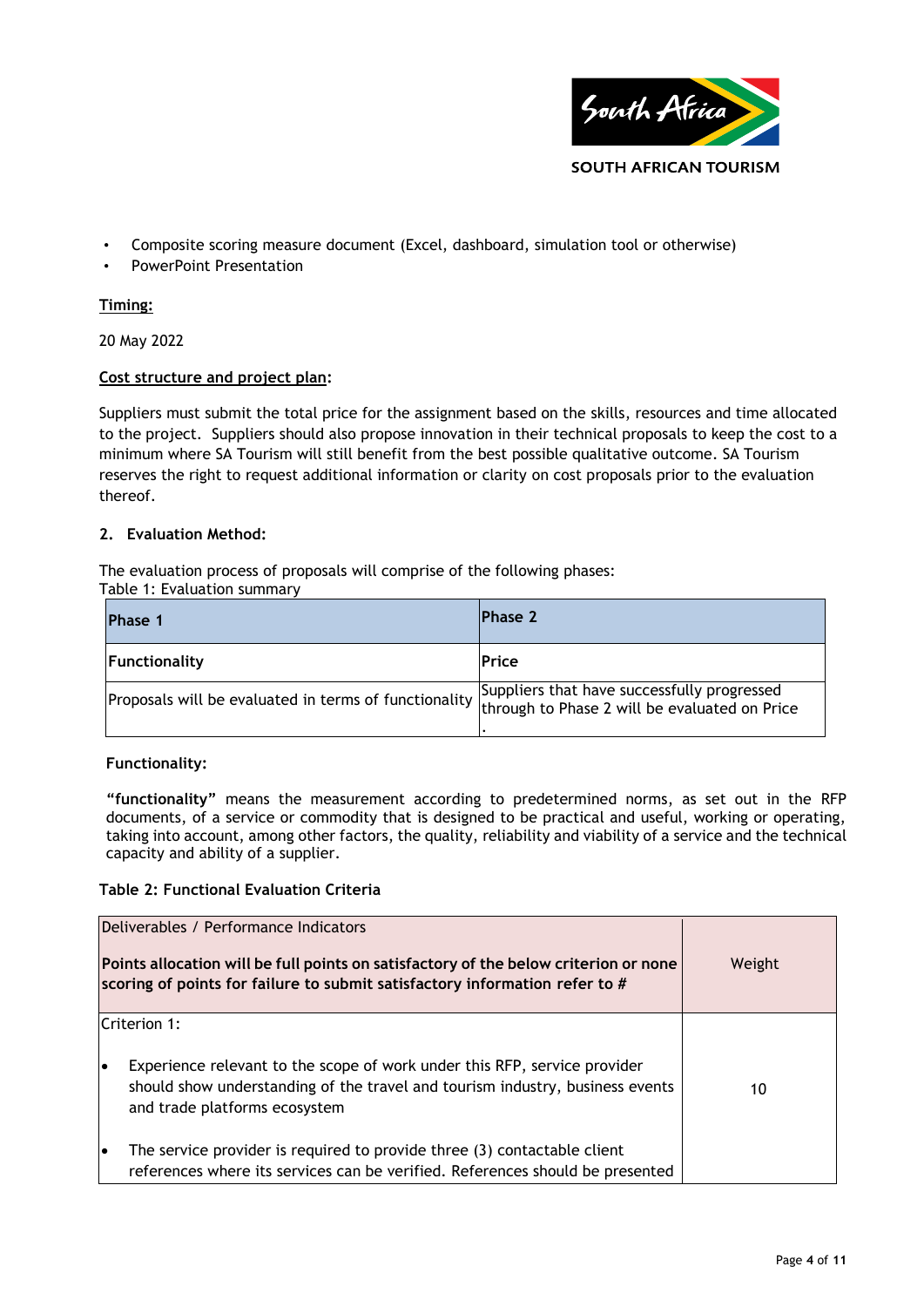

in the form of a written letter on official letterhead from clients who have received market research services stating clearly what work was done for them Services provider should not be older than five (5) years from the closing date of this RFP. No appointment letters from clients will be accepted as reference letters Criterion 2: Research Design Provide a comprehensive application of the research design and demonstrate understanding of the business goal/problem to include research methodology, data collection, and sampling and motivate why the proposed research design is the best in answering the business problem Service provider should demonstrate that they have considered possible limitations to the study and advise how to mitigate possible limitations Proposal to include output examples reflecting the study objectives 40 Criterion 3: Infrastructure and capacity Provide evidence of a field force and fielding tools • Demonstrate data processing capabilities including software that will be used to process data • Demonstrate methods of how data quality will be insured (Assessment compliance and methods, quality measures that are applied by the entity to ensure that the data is of sound quality, include local or global data security and data quality compliance documents) Provide details on what applications/tools will be used. Show how efficient and technologically advanced the tools, methods employed in the project are. Show how the tools /methods are cost effective and/or robust, and/or lead to a quicker turnaround time compared to traditional tools and methods 35 Criterion 4: Proposed project team that will be assigned to the project and their experience 1. Advisory person(s) should have: • 20+ years research experience (5 points) • 15 – 19 years research experience (4 points) • 11 - 14 years research experience (3 points) • 5 to 10 years research experience (2 points) Less than 4 years research experience (1 point) 10

2. Research Project leader should have: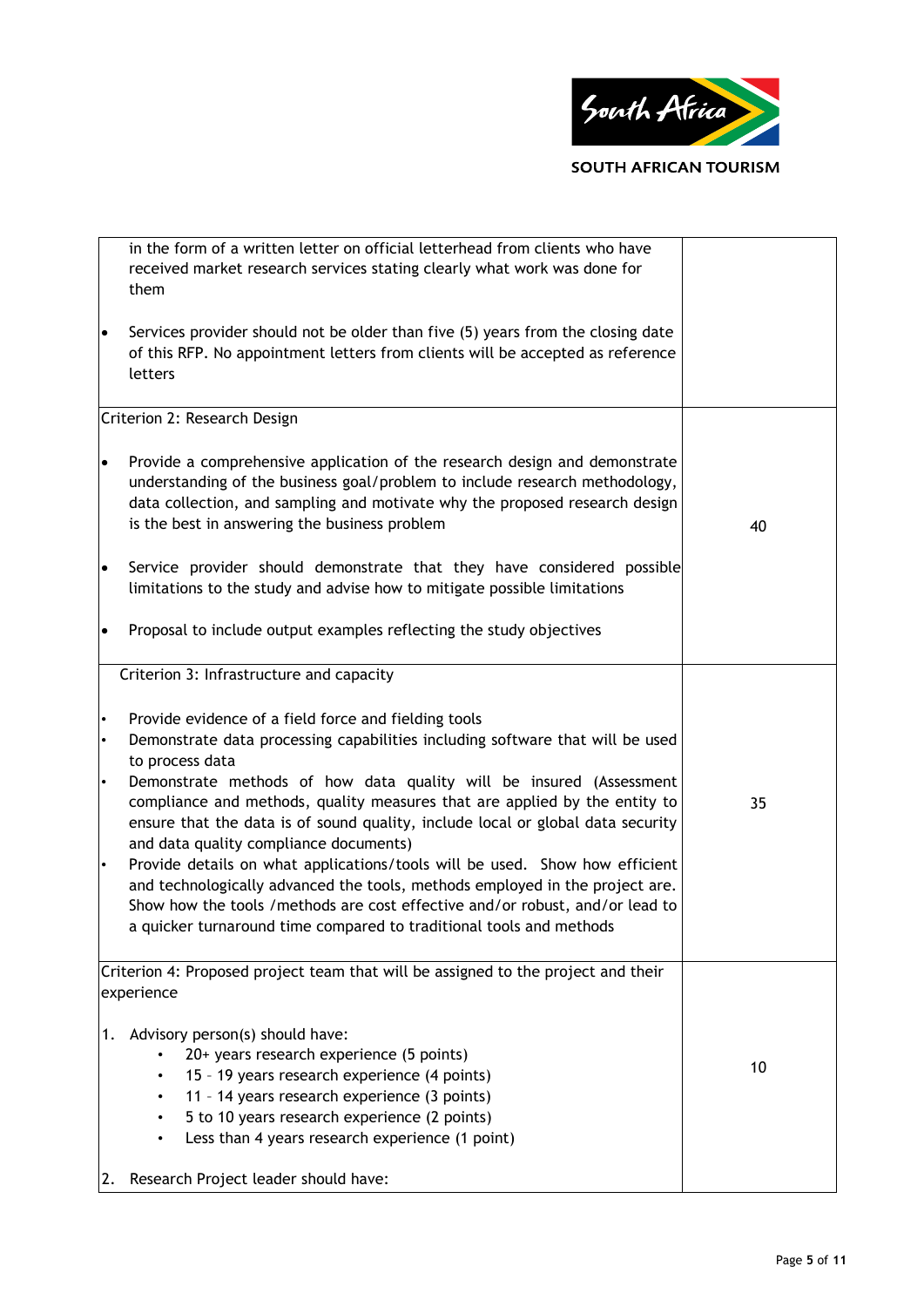

**SOUTH AFRICAN TOURISM** 

| 10 years research experience (5 points)<br>$\bullet$                                                                                               |     |  |  |
|----------------------------------------------------------------------------------------------------------------------------------------------------|-----|--|--|
| 7 - 9 years research experience (4 points)<br>$\bullet$                                                                                            |     |  |  |
| 5 - 6 years research experience (3 points)<br>$\bullet$                                                                                            |     |  |  |
| 3 - 4 years' experience (2 points)<br>$\bullet$                                                                                                    |     |  |  |
| 1- 2 years $(1$ point)<br>$\bullet$                                                                                                                |     |  |  |
| Support team members should have an average of:<br>3.                                                                                              |     |  |  |
| 15+ years research experience (5 points)<br>$\bullet$                                                                                              |     |  |  |
| 11 - 14 years research experience (4 points)<br>$\bullet$                                                                                          |     |  |  |
| 8 - 10 years research experience (3 points)<br>$\bullet$                                                                                           |     |  |  |
| 5 - 7 years research experience (2 points)<br>I۰                                                                                                   |     |  |  |
| Less than 5 years research experience (1 point)<br>I۰                                                                                              |     |  |  |
| Criterion 5: Project implementation plan                                                                                                           |     |  |  |
|                                                                                                                                                    | 5   |  |  |
| Provide a detailed project implementation plan with timelines from inception to<br>completion of the project; (WITH DELIVERABLES AND DEPENDENCIES) |     |  |  |
| <b>TOTAL</b>                                                                                                                                       | 100 |  |  |
|                                                                                                                                                    |     |  |  |

## **Table 3: Evaluation Matrix**

Proposals will be evaluated strictly according to the evaluation criteria stipulated in this section

- Suppliers must submit supportive documentation for all functional requirements. The official responsible for scoring the respective proposals will evaluate and score all proposals based on submissions and the information provided
- The score for functionality will be calculated in terms of the 1 5 rating scale as shown in the functionality criteria matrix above
- The value scored for each criterion will be multiplied with the specified weighting for the relevant criterion to obtain the marks scored for each criterion. These scores will be added and expressed as a fraction of the best possible score for all criteria
- The points for functionality and the points for B-BBEE level of contribution will be added together and the proposal from the supplier which meets the highest score will be deemed the preferred proposal

**Important notice:** A minimum threshold of 70% has been set for suppliers to achieve for FUNCTIONALITY during the evaluation process of Phase 1. Any supplier who does not achieve at least 70% will be eliminated and will not qualify for further adjudication for price comparison.

## **2.1 Adjudication and Final Award of project**

The successful supplier will be the lowest bidder who meet.

## **3. National Treasury Centralized Supplier Registration and B-BBEE Certificates**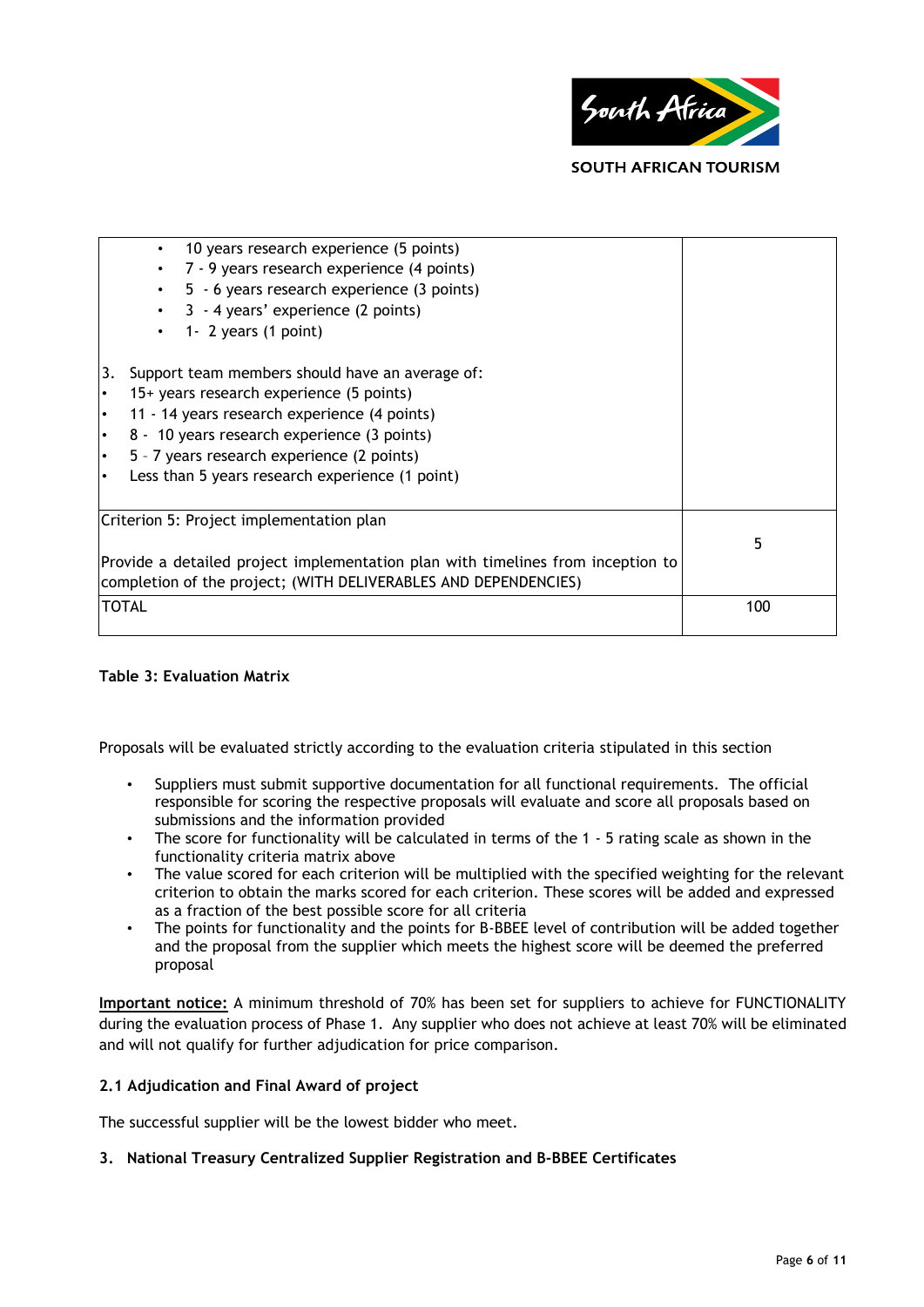

All submissions must include a copy of successful registration on National Treasury's Centralized Supplier Database (CSD) with a valid tax clearance status and an original or certified copy of a B-BBEE verification certificate (if you have been assessed).

Proposals which does not include these documents will not be considered.

### **4. Deadline for submission**

All proposals must be e-mailed, in PDF format, to [quotes@southafrica.net](mailto:quotes@southafrica.net) later than 12h00PM on **31 May 2022** and should remain valid for at least 3 months after the closing date.

### **5. Confidentiality**

The request for a technical and cost proposal and all related information shall be held in strict confidence by suppliers and usage of such information shall be limited to the preparation of the bid. All suppliers are bound by a confidentially agreement preventing the unauthorized disclosure of any information regarding SA Tourism or of its activities to any other organization or individual. The suppliers may not disclose any information, documentation or products to other clients without written approval of SA Tourism.

#### **6. Terms of engagement**

Prior to commencing with the assignment, the successful supplier will be required to meet with the Chairperson of SA Tourism's Audit and Risk Committee to align the final statement of work (SOW) and criteria for approval.

## **7. Payments**

No advance payments will be made in respect of this assignment. Payments shall be made in terms of the deliverables as agreed upon and shall be made strictly in accordance with the prescripts of the PFMA (Public Finance Management Act, 1999. Act 1 of 1999).

The successful supplier shall after completion of the contract, invoice SA Tourism for the services rendered. No payment will be made to the successful supplier unless an invoice complying with section 20 of VAT Act No 89 of 1991 has been submitted to SA Tourism.

Payment shall be made into the supplier's bank account normally 30 days after receipt of an acceptable, valid invoice.

#### **8. Non-compliance with delivery terms**

The successful supplier must ensure that the work is confined to the scope as defined and agreed to. As soon as it becomes known to the supplier that they will not be able to deliver the services within the delivery period and/or against the quoted price and/or as specified, SA Tourism's Audit and Risk Committee must be given immediate written notice to this effect.

#### **9. Retention**

Upon completion of the assignment and / or termination of the agreement, the successful supplier shall on demand hand over to SA Tourism's Audit and Risk Committee all documentation, information, etc. relevant to the assignment without the right of retention.

**10. Cost**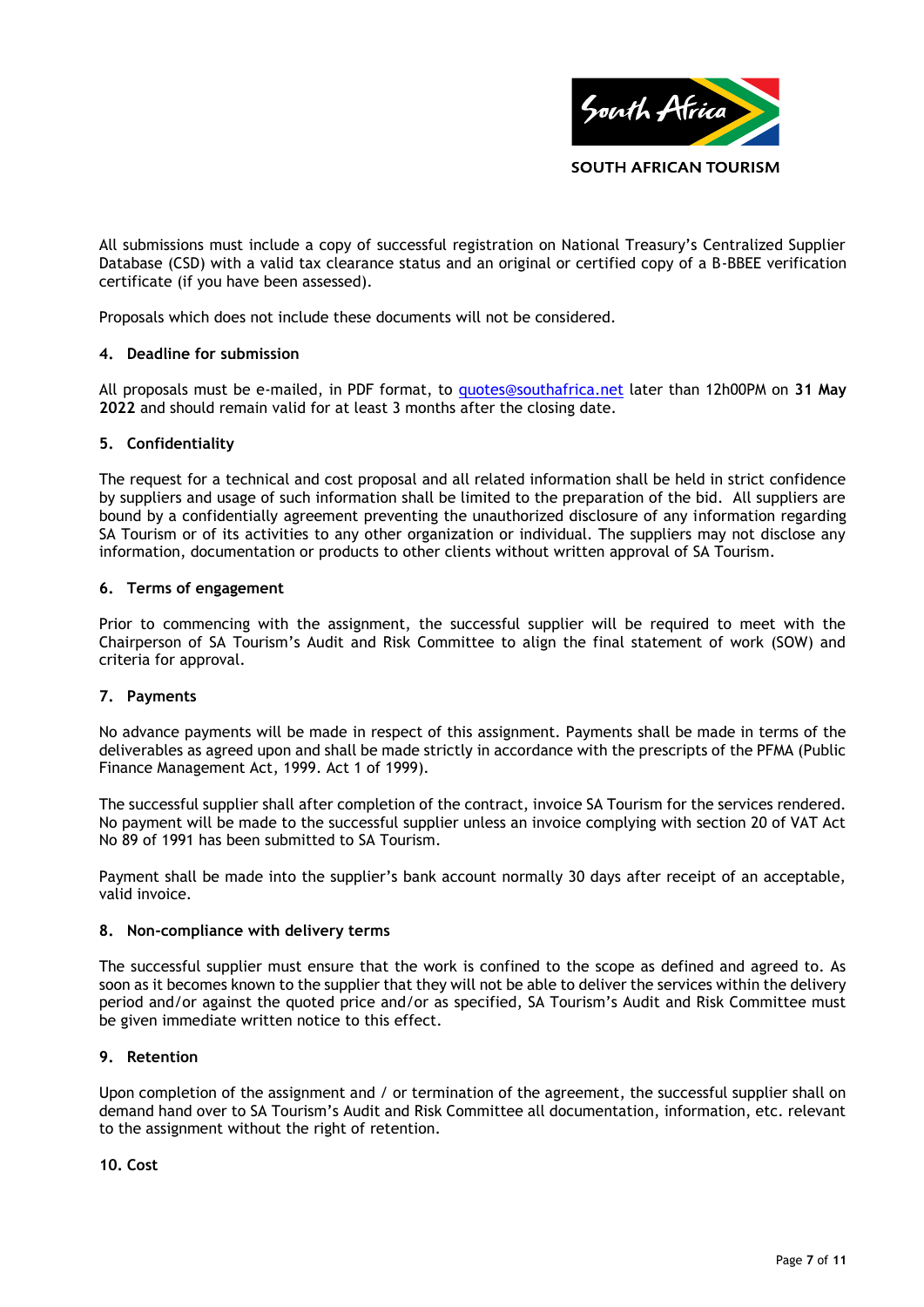

The supplier will bear all the costs associated with the preparation of the response and no costs or expenses incurred by the supplier will be borne by SA Tourism.

### **11. Cancellation of the request for proposal**

SA Tourism may, prior to the award of the bid, have the right to cancel the RFP if:

- (a) Due to changed circumstances, there is no longer a need for the service; or
- (b) Funds are no longer available to cover the part and/or total envisaged expenditure; or
- (c) No acceptable proposals are received.

SA Tourism reserves the right to withdraw this request for technical and cost proposals, to amend the term or to postpone this work by email notice to all parties who have received this request.

The appointment of the successful supplier will be subject to the signing of a Service Level Agreement with South African Tourism which will clearly outline the key deliverables, project duration and other terms and conditions which will be negotiated at the appropriate time.

Thanking you and looking forward to your proposal in this regard.

Yours in Tourism

**Telephone: (+27)11-895-3000 Email: [quotes@southafrica.net](mailto:quotes@southafrica.net)**

#### **SBD4-BIDDER'S DISCLOSURE**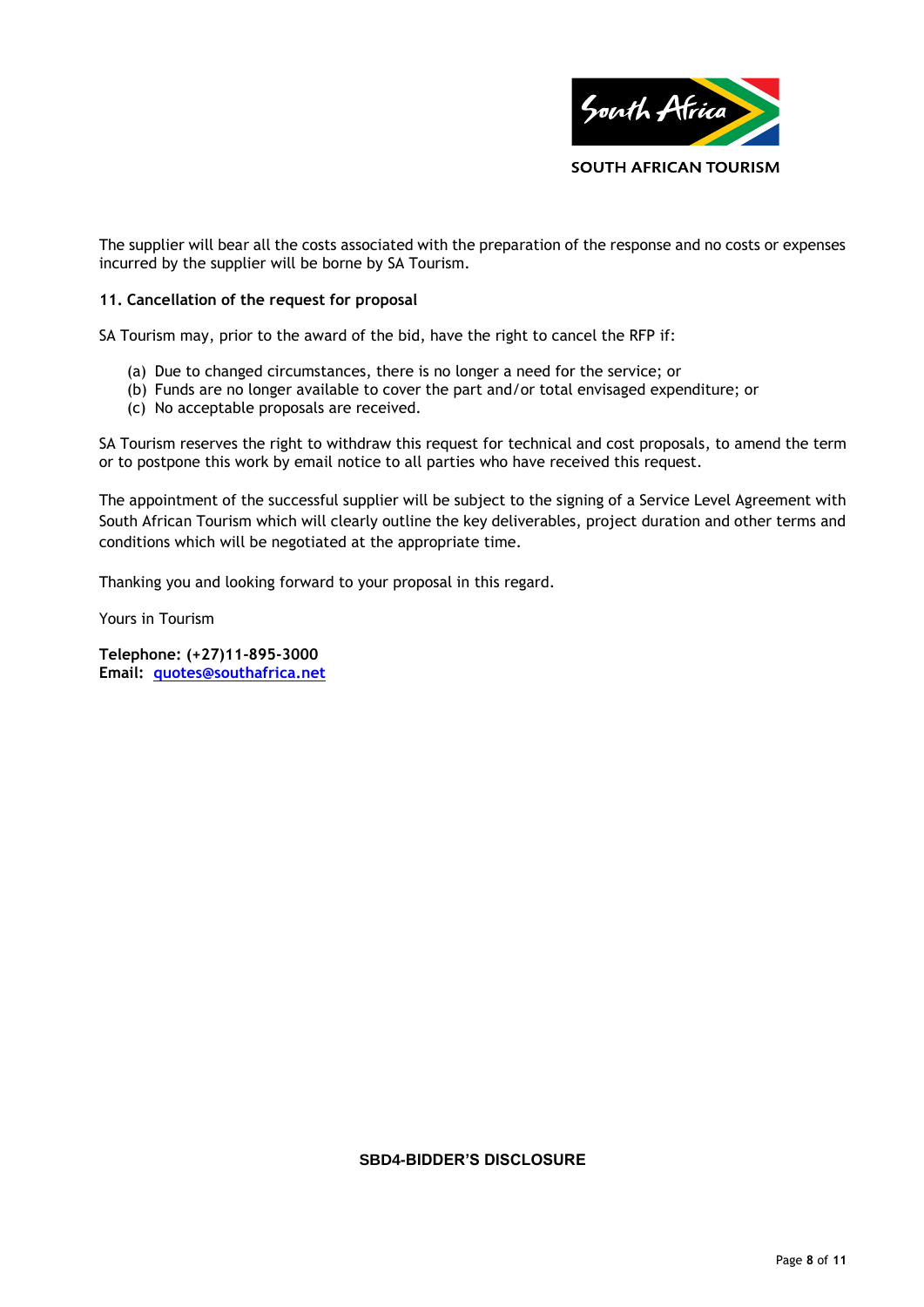

### **1. PURPOSE OF THE FORM**

Any person (natural or juristic) may make an offer or offers in terms of this invitation to bid. In line with the principles of transparency, accountability, impartiality, and ethics as enshrined in the Constitution of the Republic of South Africa and further expressed in various pieces of legislation, it is required for the bidder to make this declaration in respect of the details required hereunder.

Where a person/s are listed in the Register for Tender Defaulters and / or the List of Restricted Suppliers, that person will automatically be disqualified from the bid process.

#### **2. Bidder's declaration**

 $\overline{a}$ 

- 2.1 Is the bidder, or any of its directors / trustees / shareholders / members / partners or any person having a controlling interest1 in the enterprise, employed by the state? **YES/NO**
- 2.1.1 If so, furnish particulars of the names, individual identity numbers, and, if applicable, state employee numbers of sole proprietor/ directors / trustees / shareholders / members/ partners or any person having a controlling interest in the enterprise, in table below.

| <b>Full Name</b> | <b>Identity Number</b> | <b>Name of State institution</b> |
|------------------|------------------------|----------------------------------|
|                  |                        |                                  |
|                  |                        |                                  |
|                  |                        |                                  |
|                  |                        |                                  |
|                  |                        |                                  |
|                  |                        |                                  |
|                  |                        |                                  |
|                  |                        |                                  |
|                  |                        |                                  |
|                  |                        |                                  |
|                  |                        |                                  |

- 2.2 Do you, or any person connected with the bidder, have a relationship with any person who is employed by the procuring institution? **YES/NO**
- 2.2.1 If so, furnish particulars: …………………………………………………………………………………… ……………………………………………………………………………………
- 2.3 Does the bidder or any of its directors / trustees / shareholders / members / partners or any person having a controlling interest in the enterprise have any interest in any other related enterprise whether or not they are bidding for this contract? **YES/NO**

<sup>1</sup> the power, by one person or a group of persons holding the majority of the equity of an enterprise, alternatively, the person/s having the deciding vote or power to influence or to direct the course and decisions of the enterprise.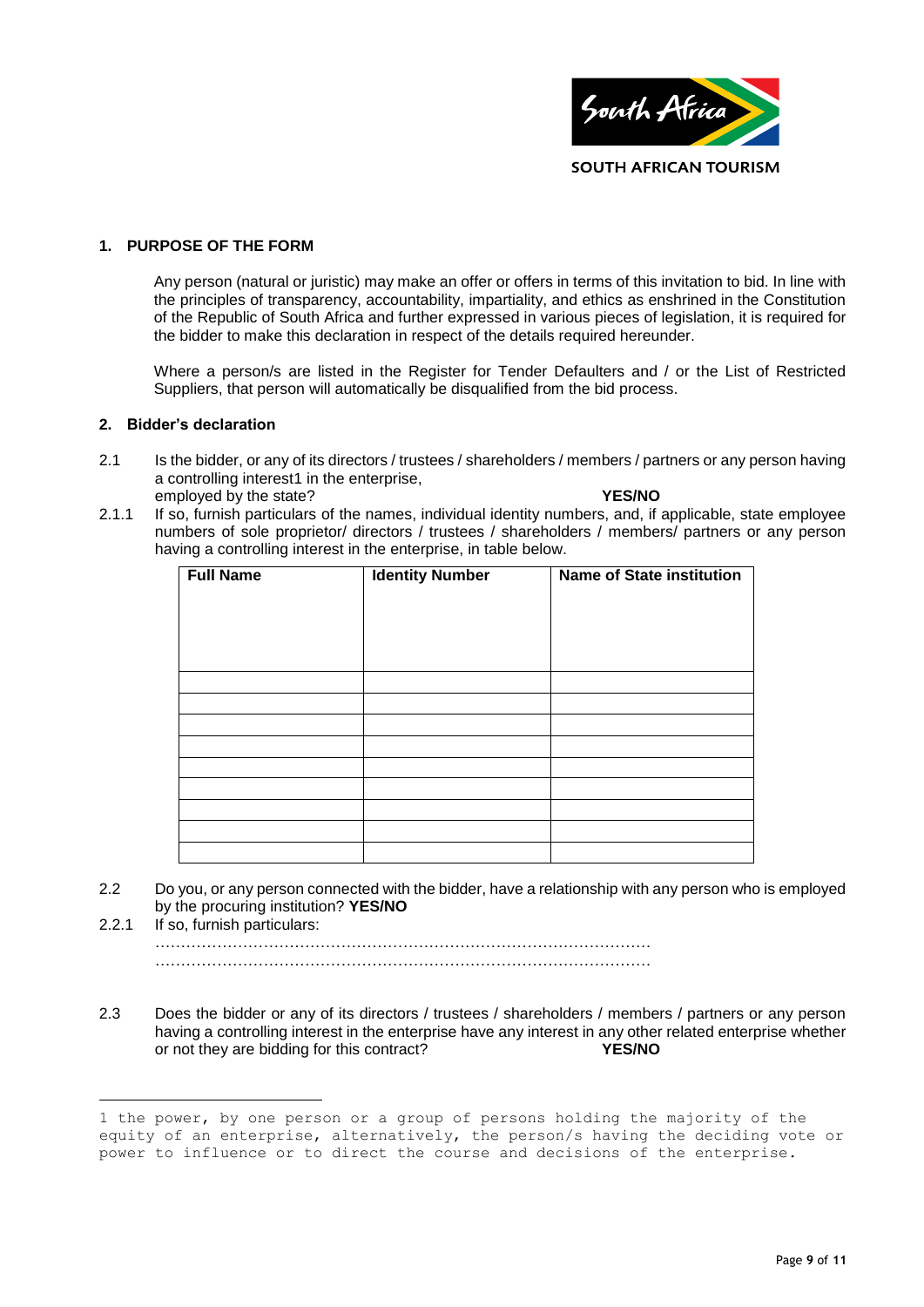

### 2.3.1 If so, furnish particulars:

…………………………………………………………………………….

…………………………………………………………………………….

### **3 DECLARATION**

 $\overline{a}$ 

I, the undersigned, (name)……………………………………………………………………. in submitting the accompanying bid, do hereby make the following statements that I certify to be true and complete in every respect:

- 3.1 I have read and I understand the contents of this disclosure;
- 3.2 I understand that the accompanying bid will be disqualified if this disclosure is found not to be true and complete in every respect;
- 3.3 The bidder has arrived at the accompanying bid independently from, and without consultation, communication, agreement or arrangement with any competitor. However, communication between partners in a joint venture or consortium2 will not be construed as collusive bidding.
- 3.4 In addition, there have been no consultations, communications, agreements or arrangements with any competitor regarding the quality, quantity, specifications, prices, including methods, factors or formulas used to calculate prices, market allocation, the intention or decision to submit or not to submit the bid, bidding with the intention not to win the bid and conditions or delivery particulars of the products or services to which this bid invitation relates.
- 3.4 The terms of the accompanying bid have not been, and will not be, disclosed by the bidder, directly or indirectly, to any competitor, prior to the date and time of the official bid opening or of the awarding of the contract.
- 3.5 There have been no consultations, communications, agreements or arrangements made by the bidder with any official of the procuring institution in relation to this procurement process prior to and during the bidding process except to provide clarification on the bid submitted where so required by the institution; and the bidder was not involved in the drafting of the specifications or terms of reference for this bid.
- 3.6 I am aware that, in addition and without prejudice to any other remedy provided to combat any restrictive practices related to bids and contracts, bids that are suspicious will be reported to the Competition Commission for investigation and possible imposition of administrative penalties in terms of section 59 of the Competition Act No 89 of 1998 and or may be reported to the National Prosecuting Authority (NPA) for criminal investigation and or may be restricted from conducting business with the public sector for a period not exceeding ten (10) years in terms of the Prevention and Combating of Corrupt Activities Act No 12 of 2004 or any other applicable legislation.

I CERTIFY THAT THE INFORMATION FURNISHED IN PARAGRAPHS 1, 2 and 3 ABOVE IS CORRECT.

<sup>2</sup> Joint venture or Consortium means an association of persons for the purpose of combining their expertise, property, capital, efforts, skill and knowledge in an activity for the execution of a contract.